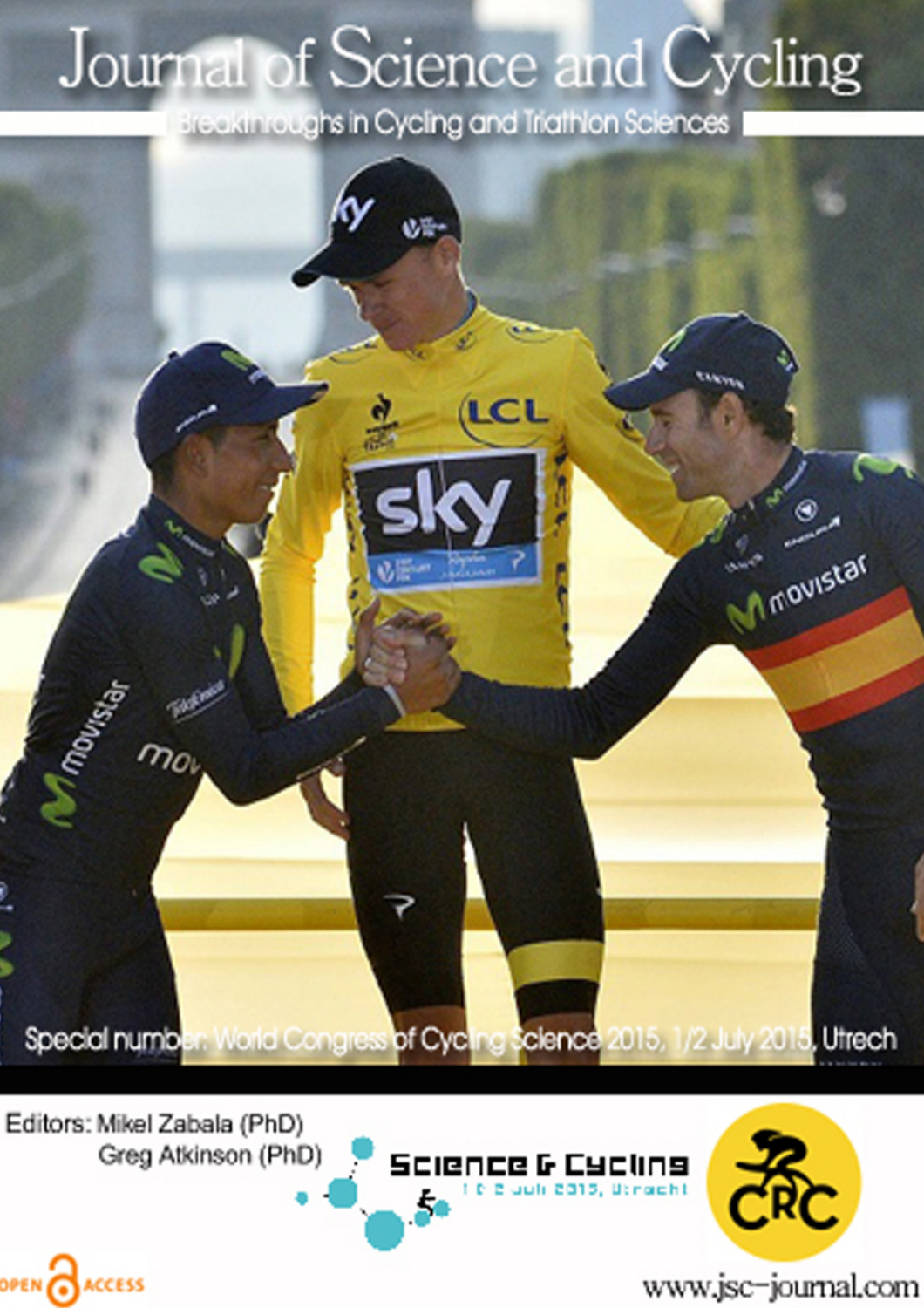## BOOK OF ABSTRACTS **Open Access**

# The Body & the Bike: A Kinetic Chain analysis of Cycling Overuse Injury

**Paul Visentini<sup>1</sup>** \*

### **Abstract**

**Introduction**: Physiotherapists, osteopaths, doctors, bike-fitters and other cycling injury managers, are perfectly placed to help the ever-growing cycling community to become better riders as well as to prevent pain and injury. Whilst there are a myriad of "bike set-up" protocols available, some more evidence based than others, very few "bike set-up" practitioners take into account the body and its complex neuromuscular and kinematic abilities. There is no argument that understanding the geometry around optimal configuration is an important component for efficiency and injury prevention (Wisbey-Roth 2009), and some leading "Bike-Fit" proponents argue the neuromuscular perspective (Steve Hogg 2007). There are also endless references to optimal pedalling technique- "spinning the pedals", "elegant", "wipe the mud of the shoe", "like a duck swimming" or "smooth and continuous"(Colson from Brukner and Khan 2012), implying that optimising activation patterns has a distinct role in good pedaling technique.

Overuse injuries make up a large portion of injuries in aerobic sports that require long training sessions with a monotonous routine eg, long-distance running, bicycling or cross-country skiing (Bahr 2009). The greatest prevalence in overuse injuries in cycling is at the lumbar spine and knee, and efforts to prevent overuse injury should focus on these areas (Clarsen 2010). Maintaining or restoring precise movement of specific segments is the key to preventing or correcting musculoskeletal pain (Sahrmann 2002), and cycling injury management providers are clinically the best placed to be precise in the assessment and management of the movement patterns of the cyclist.

**Kinetic chain**: The kinetic chain as a concept was first introduced in 1875, to describe the idea that the body was a collection of interacting segments, creating a system that would allow movement at one joint to affect movement of another joint within the kinetic link. Contemporary literature in the assessment and management of sporting injuries upholds the kinetic chain theory, with mechanical deficiency in one part of the activity chain being the cause of pathology in another part, especially in the case of ACL injury (Hewett 2005) and patello-femoral pain syndrome (Souza and Powers 2009). Cycling injury management has had a historical focus upon the position of the cyclist in relation to the bike, and justifiably so, but as the assessment of bike set-up evolves with the use of technology and sharing of information, deficiencies in the way the cyclist functions must become a part of the ideal bike set-up assessment. As a background we must explore the "Perfect" vs "Imperfect" technique of pedaling, and how this possible imperfect technique can be a source of pain or injury. And what are the measures which guide us in assessing that a pedal stroke is imperfect – kinematics, muscle activation, co-ordination, strength, length-tension relationships, force, power, posture? In the area of muscle activation, the historical perspective was simplistic, with the more realistic pattern represented in **figure 1.** And whilst the gluteals and quadriceps are seen as the main muscles for power production, co- ordination of the pedal stroke utilizing the hamstrings and calves seems an important feature of "perfect" pedaling (Figure 2 Blake 2012) **FIGURE 2.** Finally, given the paucity of research in the area of cause and effect regarding the kinetic chain and cycling injury, how much can we extrapolate findings for other athletes to the cyclist?

**Conclusion**: pain and injury in the athletic population is complex in its aetiology. Clinical reasoning is essential to optimising management, and in cycling understanding the knowledge base regarding the interaction between the body and the bike is an important cornerstone to expert practice. The kinetic chain approach to analysis of cycling injury is a valid pathway and will bring cycling injury managers into line with world's best practice in athletic injury management and prevention